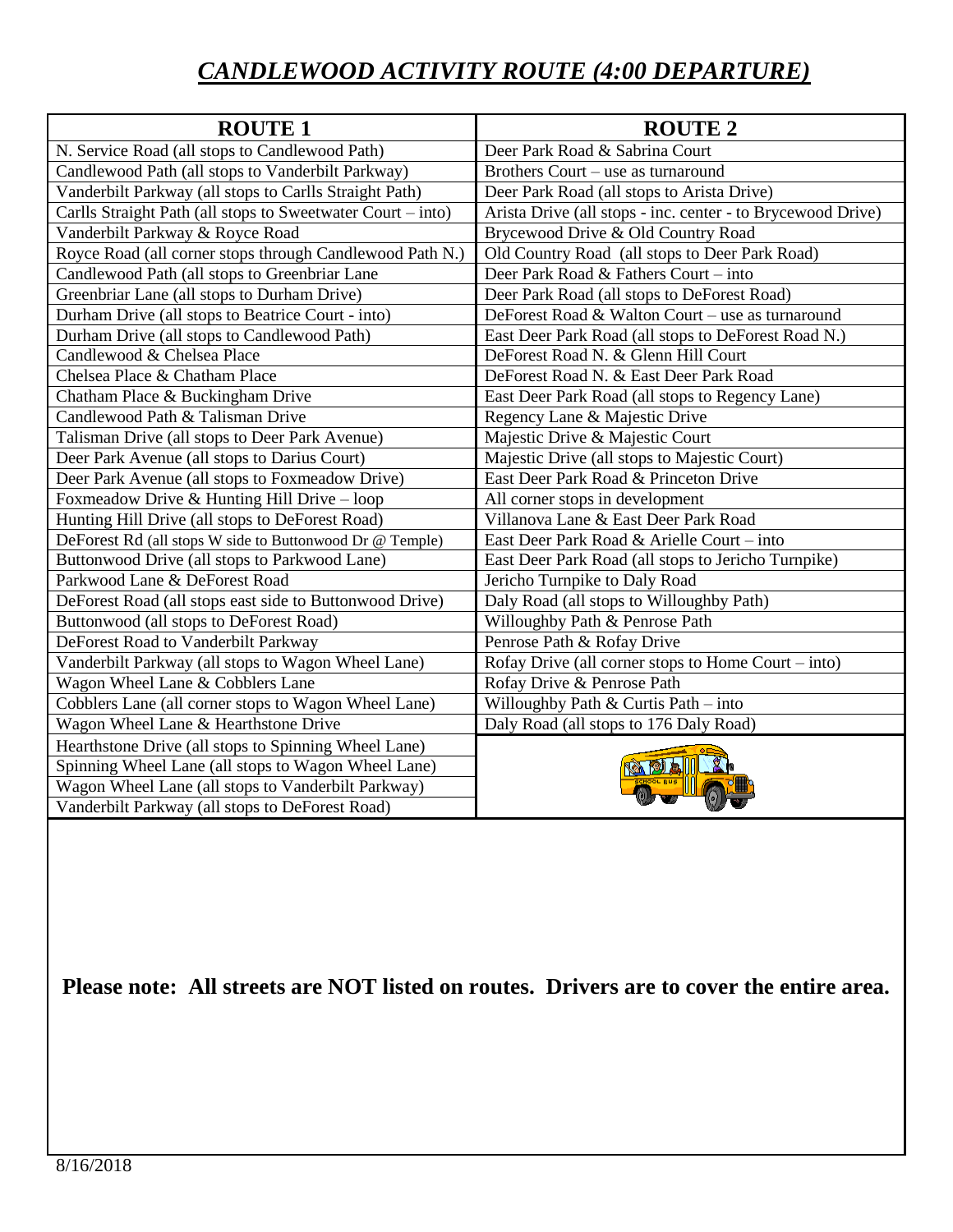## *CANDLEWOOD ACTIVITY ROUTE (4:00 DEPARTURE)*

| <b>ROUTE 3</b>                                                    | <b>ROUTE 4</b>                                                 |
|-------------------------------------------------------------------|----------------------------------------------------------------|
| Macniece Place & Talon Way                                        | Carlls Straight Path (all stops to Vanderbilt Parkway)         |
| Westminster Avenue & Ormond Street                                | Vanderbilt Parkway (all stops to Village Hill Drive)           |
| Westminster Avenue & E. Half Hollow Road                          | Deer Park Avenue (all stops to N. Service Road)                |
| Seaman Neck Road & Oakfield Avenue                                | Carriage Court & Ford Place                                    |
| Oakfield Avenue - center                                          | Ford Place & Chablis Drive                                     |
| Oakfield Avenue & Ormond Street                                   | Chablis Drive (all corner stops in development)                |
| Ormond Street - center                                            | Chablis Drive & Half Hollow Road                               |
| Ormond Street & Highland Boulevard                                | Half Hollow Road to S. Service Road to Deer Park Avenue        |
| Highland Boulevard (all corner stops to Gateway Place)            | Deer Park Avenue (all stops to Ryder Avenue)                   |
| Gateway Place & Sarah Drive                                       | Ryder Avenue (all stops to S. Hollow Road)                     |
| Sarah Drive (all corner stops to Candlewood Path)                 | S. Hollow Road (all stops to Half Hollow Road)                 |
| Candlewood Path (all corner stops to Carlls Straight Path)        | Equestrian Way (into $&$ all corner stops in development)      |
| Carlls Straight Path (north - all stops to Old Brook Road)        | Half Hollow Road & Hart Place                                  |
| Old Brook Road (all corner stops to Otsego Avenue)                | Hart Place to Dupont Court – loop                              |
| Old Brook Road - loop                                             | Hart Place & Weeks Drive – turnaround                          |
| Otsego Avenue & Carlls Straight Path                              | Half Hollow Road (all stops to Sugar Maple Court - into)       |
| Carlls Straight Path (all stops to Dix Highway)                   | Half Hollow Road & Wildwood Drive                              |
| Dix Highway (all stops to Glover Drive (2 <sup>nd</sup> entrance) | Wildwood Drive (all stops to Woodsend Road S.)                 |
| Pine Hill Lane (all stops to Dudley Lane)                         | <b>ROUTE 5</b>                                                 |
| Dudley Lane & Lauren Avenue                                       | S. Service Road (all stops to Carlls Straight Path)            |
| Lauren Avenue to Dulce Lane to Pine Hill Lane                     | Carlls Straight Path (all stops west side to Old Country Road) |
| Pine Hill Lane (all stops to Carlls Straight Path)                | Old Country Road (all stops to Pine Acres Boulevard)           |
| Carlls Straight Path (all stops to Thorngrove Drive)              | Pine Acres Boulevard (all stops to Millet Street)              |
| Thorngrove Drive (all stops to Dix Highway)                       | Millet Street (all stops to Millet Street $N. - into$ )        |
| Dix Highway & Lincoln Avenue - into court                         | Otsego Avenue (all stops to Seneca Avenue)                     |
| Lincoln Avenue & Gleason Drive                                    | Village Drive W. & Otsego Avenue                               |
| Gleason Drive & Shoreham Drive W & E                              | Village Drive W. (all corner stops to Millet Street)           |
| Shoreham Drive E (all corner stops and loops)                     | Millet Street & Oakfield Avenue                                |
| Bonaire Drive – loop                                              | Oakfield Avenue (all stops to Seaman Neck Road)                |
| Kinsella Street (all corner stops to Pine Hill Lane)              | Seaman Neck Road (all stops to Westminster Avenue)             |
| Pine Hill Lane to Commack Road to Julia Circle - into             | Westminster Avenue (all stops to Baldwin Path)                 |
| Euclid Avenue & Charter Avenue                                    | Baldwin Path (all stops to Pheasant Run Lane – loop)           |
| All corner stops in development                                   | Baldwin Path (all stops to Kenmore Street)                     |
| Old Country Rd to April Avenue (all stops to Plymouth St)         | Kenmore St. & Burroughs (all corner stops in development)      |
| Carlls Straight Path all stops East side to Candlewood            | Kenmore St. to Baldwin Path to Claremont St. (all stops)       |
|                                                                   | Claremont Street & Wildwood Avenue                             |
|                                                                   | Wildwood Avenue & Old Country Road                             |
|                                                                   | Old Country Road (all stops to Woodlawn Avenue)                |
|                                                                   | Woodlawn (all stops to Clarendon Street)                       |
|                                                                   | Clarendon Street & Prescott Avenue                             |
| Please note: All streets are NOT listed on                        | All stops to McCormick Street & Deer Park Avenue               |
| routes. Drivers are to cover entire area.                         | Deer Park Avenue (all stops to Claremont Street)               |
|                                                                   | Claremont Street (all stops to Deer Park Boulevard)            |
|                                                                   | Deer Park Boulevard (all stops to Clarendon Street)            |
|                                                                   | Clarendon to Kenmore to Deer Park Ave.                         |
|                                                                   | Deer Park Ave. (east side) all stops to S. Service Road        |
|                                                                   |                                                                |